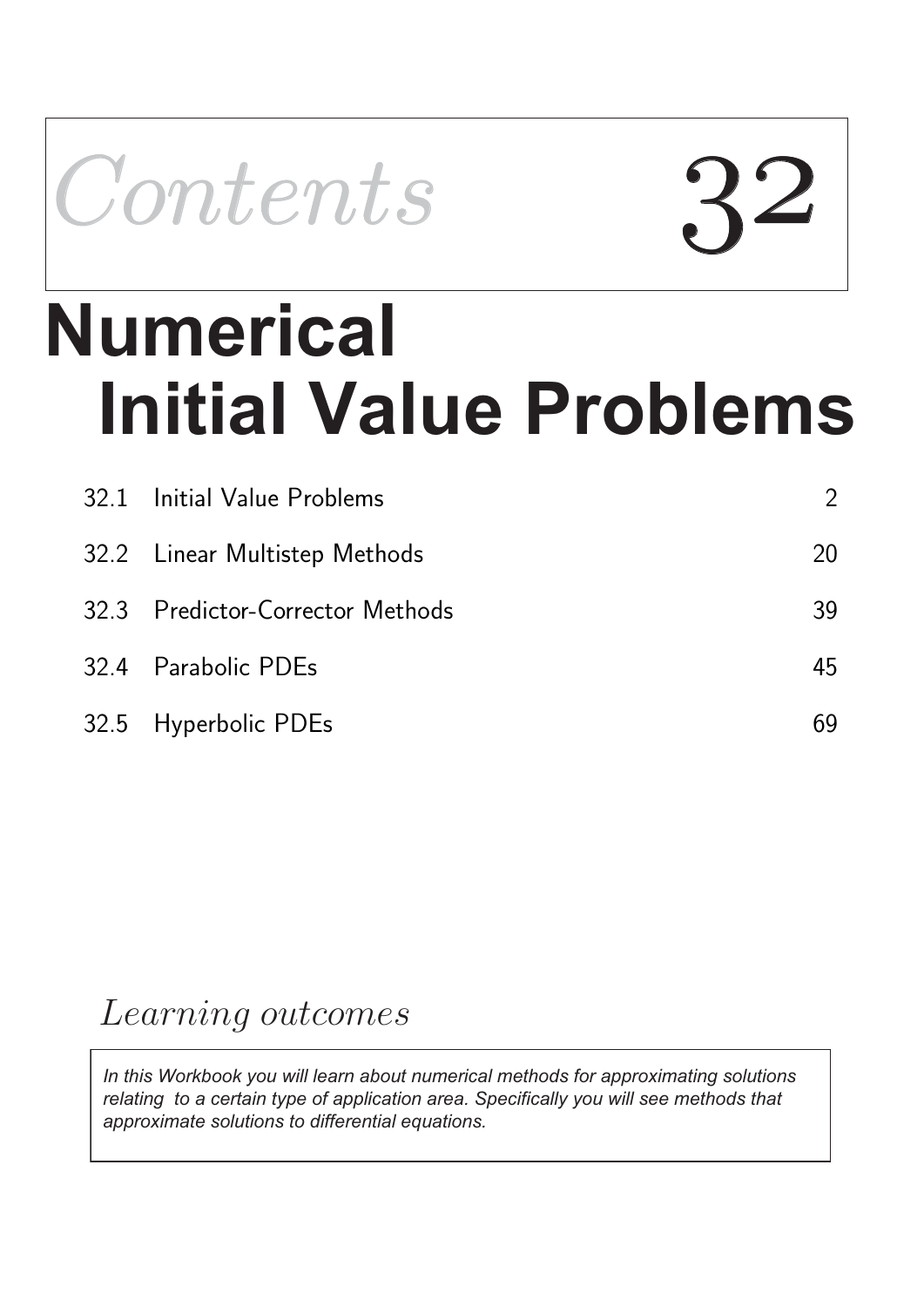#### **Initial Value Problems**  $\sqrt{2}$ ✒ **32.1**✑ ✏



Many engineering applications describe the evolution of some process with time. In order to define such an application we require two distinct pieces of information: we need to know what the process is and also when or where the application started.

In this Section we begin with a discussion of some of these so-called *initial value problems*. Then we look at two numerical methods that can be used to approximate solutions of certain initial value problems. These two methods will serve as useful instances of a fairly general class of methods which we will describe in Section 32.2.

| Prerequisites                                                   | • revise the trapezium method for<br>approximating integrals in HELM 31.2                                       |  |
|-----------------------------------------------------------------|-----------------------------------------------------------------------------------------------------------------|--|
| Before starting this Section you should                         | • review the material concerning<br>approximations to derivatives in HELM 31.3                                  |  |
|                                                                 | • recognise an initial value problem                                                                            |  |
| <b>Learning Outcomes</b><br>On completion you should be able to | • implement the Euler and trapezium<br>method to approximate the solutions of<br>certain initial value problems |  |

✧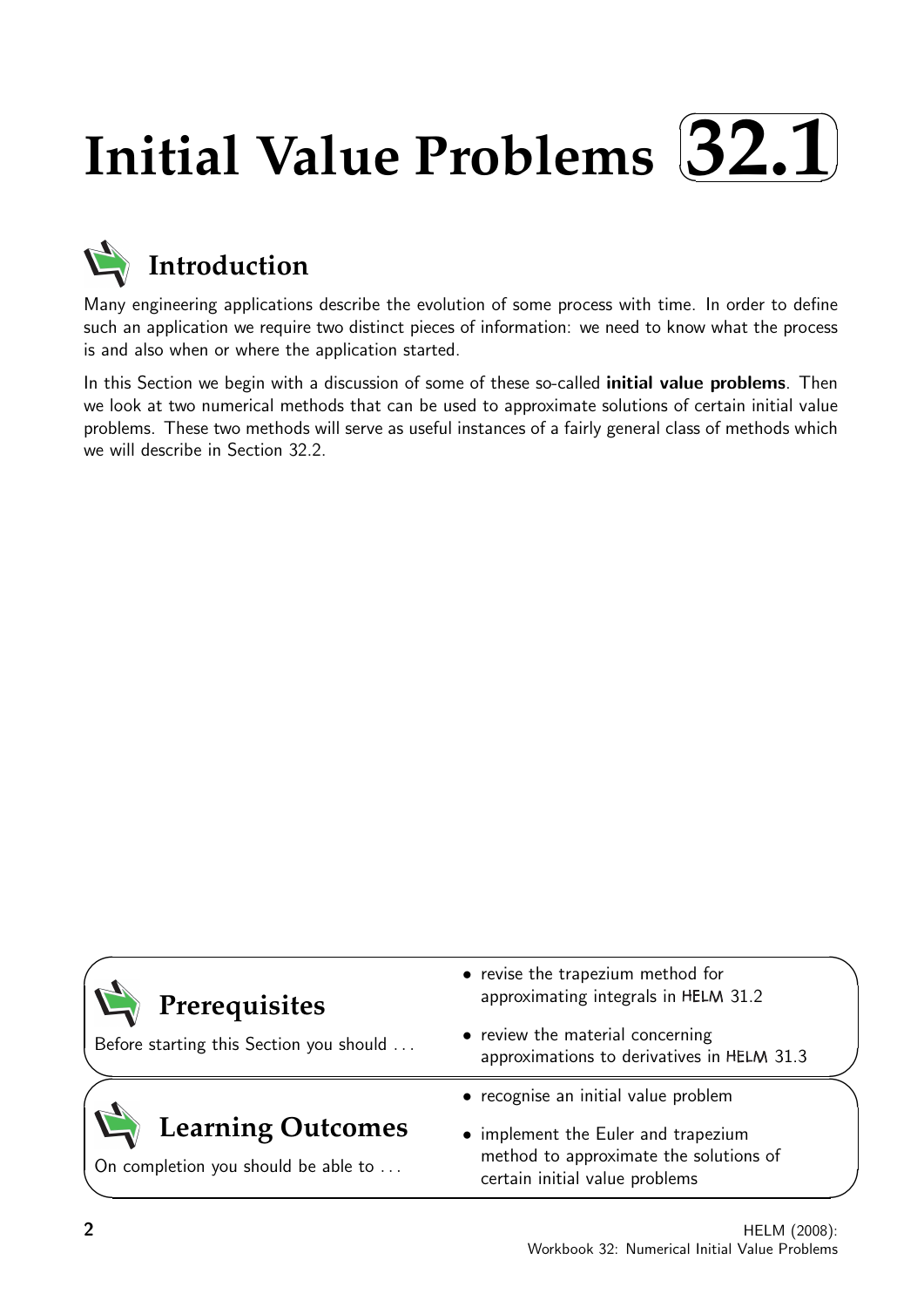

### **1. Initial value problems**

In HELM 19.4 we saw the following initial value problem which arises from Newton's law of cooling

$$
\frac{d\theta}{dt} = -k(\theta - \theta_s), \qquad \theta(0) = \theta_0.
$$

Here  $\theta = \theta(t)$  is the temperature of some liquid at time t,  $\theta_0$  is the initial temperature at  $t = 0$  and  $\theta_s$  is the surrounding temperature. The constant of proportion  $k$  has units s $^{-1}$  and depends on the properties of the liquid.

This initial value problem has two parts: the differential equation  $\frac{d\theta}{dt} = -k(\theta - \theta_s)$ , which models the physical process, and the initial condition  $\theta(0) = \theta_0$ .



An initial value problem may be made up of two components

- 1. A mathematical model of the process, stated in the form of a differential equation.
- 2. An initial value, given at some value of the independent variable.

It should be noted that there are applications in which initial value problems do not model processes that are time dependent, but we will not dwell on this fact here.

The initial value problem above is such that we can write down an exact or **analytic** solution (it is  $\theta(t)=\theta_s+(\theta_0-\theta_s)e^{-kt})$  but there are many applications where it is impossible or undesirable to seek such a solution. The aim of this Section is to begin to describe numerical methods that can be used to find approximate solutions of initial value problems.

Rather than using the application-specific notation given above involving  $\theta$  we will consider the following initial value problem in this Section. We seek  $y = y(t)$  (or an approximation to it) that satisfies the differential equation

$$
\frac{dy}{dt} = f(t, y), \qquad (t > 0)
$$

and which is subject to the initial condition

$$
y(0)=y_0,
$$

a known quantity.

Some of the examples we will consider will be such that an analytic solution is readily available, and this fact can be used as a check on the accuracy of the numerical methods that follow.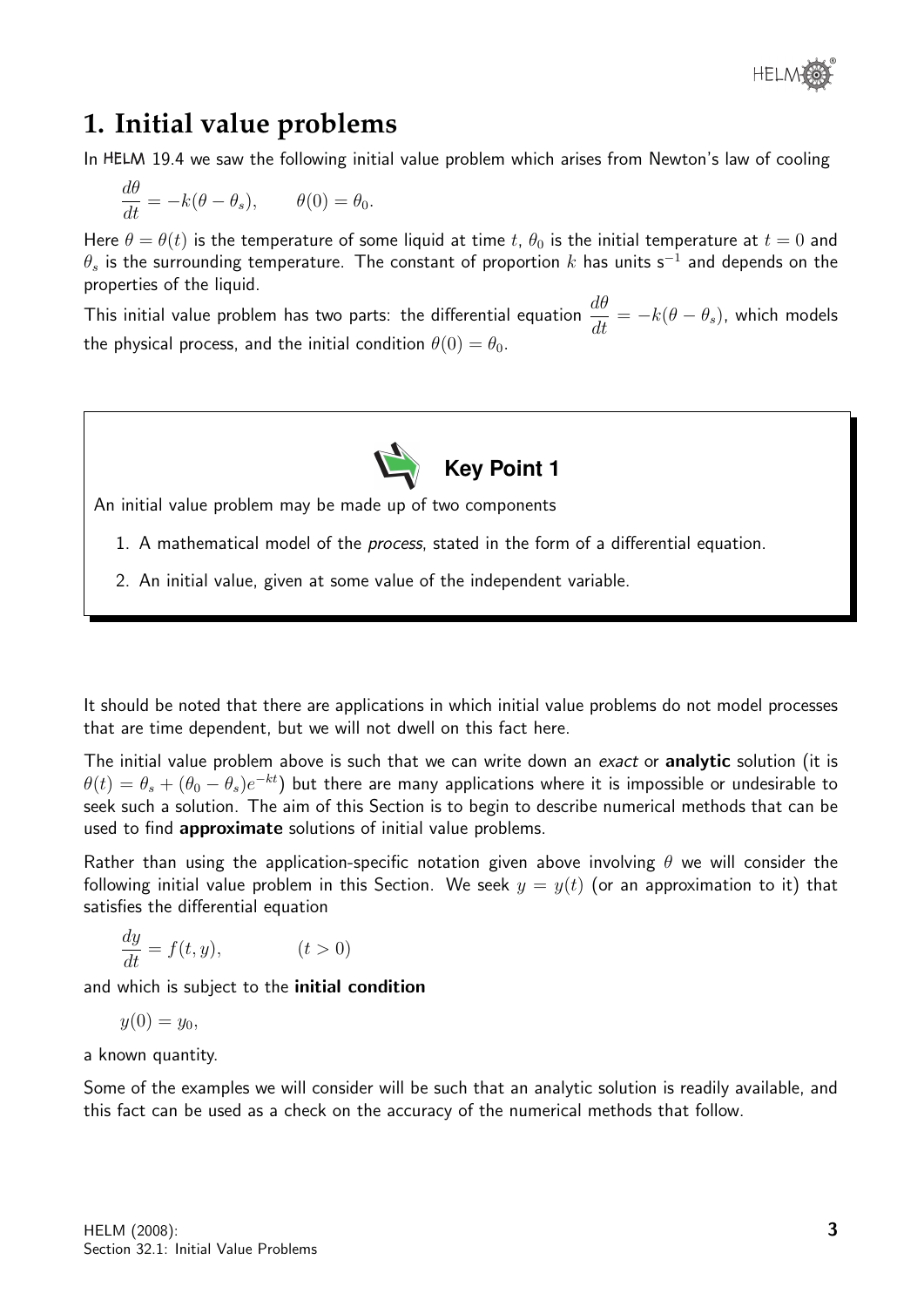#### **2. Numerical solutions**

We suppose that the initial value problem

$$
\frac{dy}{dt} = f(t, y) \qquad \qquad y(0) = y_0
$$

is such that we are unable (or unwilling) to seek a solution analytically (that is, by hand) and that we prefer to use a computer to approximate  $y$  instead. We begin by asking what we expect a numerical solution to look like.

Numerical solutions to initial value problems discussed in this Workbook will be in the form of a sequence of numbers approximating  $y(t)$  at a sequence of values of t. The simplest methods choose the t-values to be equally spaced, and we will stick to these methods. We denote the common distance between consecutive  $t$ -values as  $h$ .



In Figure 1 the exact solution  $y(t)$  is shown as a thick curve and approximations to  $y(nh)$  are shown as crosses.



Figure 1

4 HELM (2008): Workbook 32: Numerical Initial Value Problems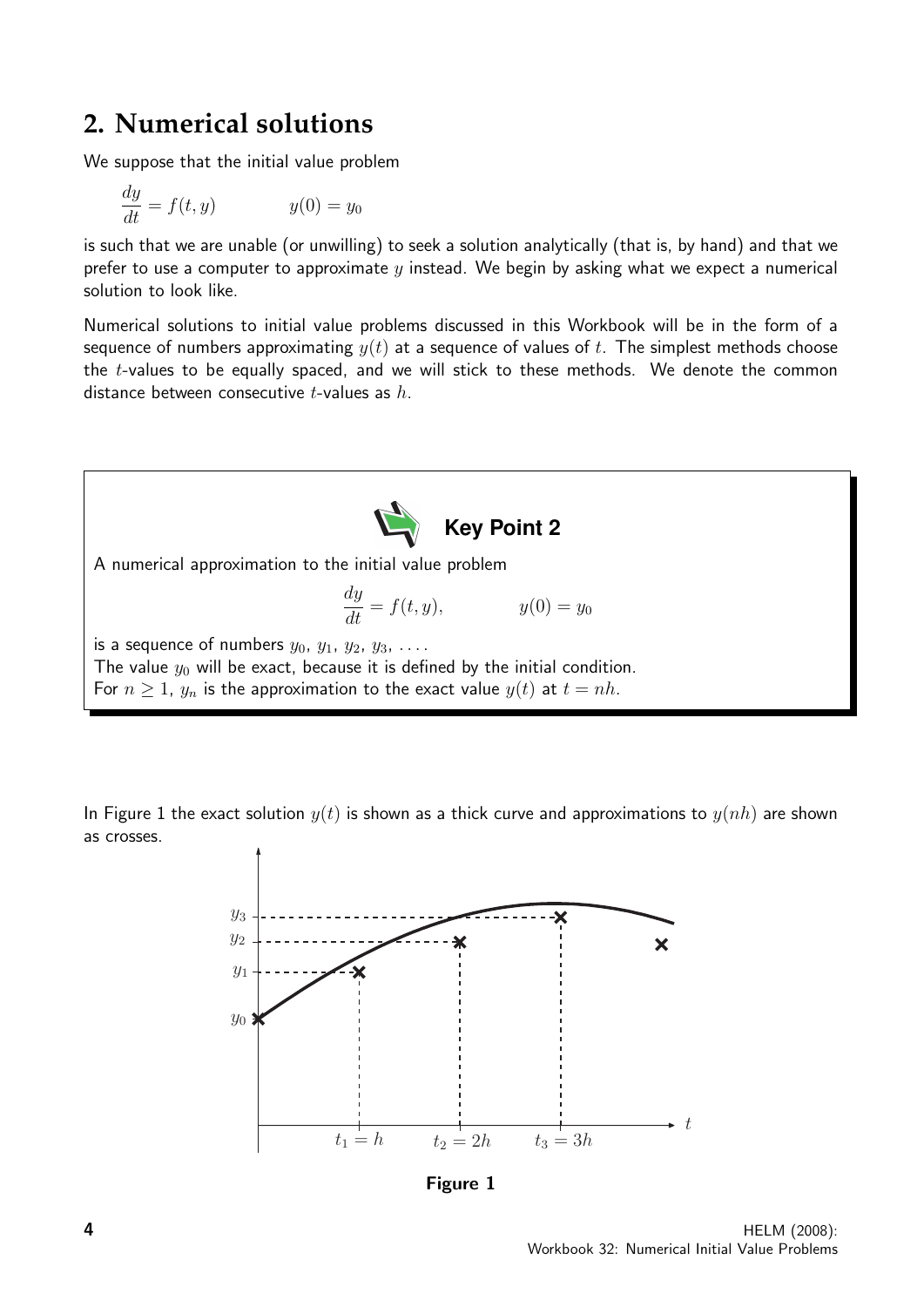

The general idea is to take the given initial condition  $y_0$  and then use it together with what we know about the physical process (from the differential equation) to obtain an approximation  $y_1$  to  $y(h)$ . We will have then carried out the first time step.

Then we use the differential equation to obtain  $y_2$ , an approximation to  $y(2h)$ . Thus the second time step is completed.

And so on, at the  $n^{\text{th}}$  time step we find  $y_n$ , an approximation to  $y(nh).$ 



A time step is the procedure carried out to move a numerical approximation one increment forward in time.

The way in which we choose to "use the differential equation" will define a particular numerical method, and some ways are better than others. We begin by looking at the simplest method.

#### **3. An explicit method**

Guided by the fact that we only seek approximations to  $y(t)$  at t-values that are a distance h apart we could use a forward difference formula to approximate the derivative in the differential equation. This leads to

$$
\frac{y(t+h) - y(t)}{h} \approx f(t, y)
$$

and we use this as the inspiration for the numerical method

$$
y_{n+1} - y_n = h f(nh, y_n)
$$

For clarity we denote  $f(nh, y_n)$  as  $f_n$ . The procedure for implementing the method (called Euler's method - pronounced "Oil-er's method" - is summarised in the following Key Point.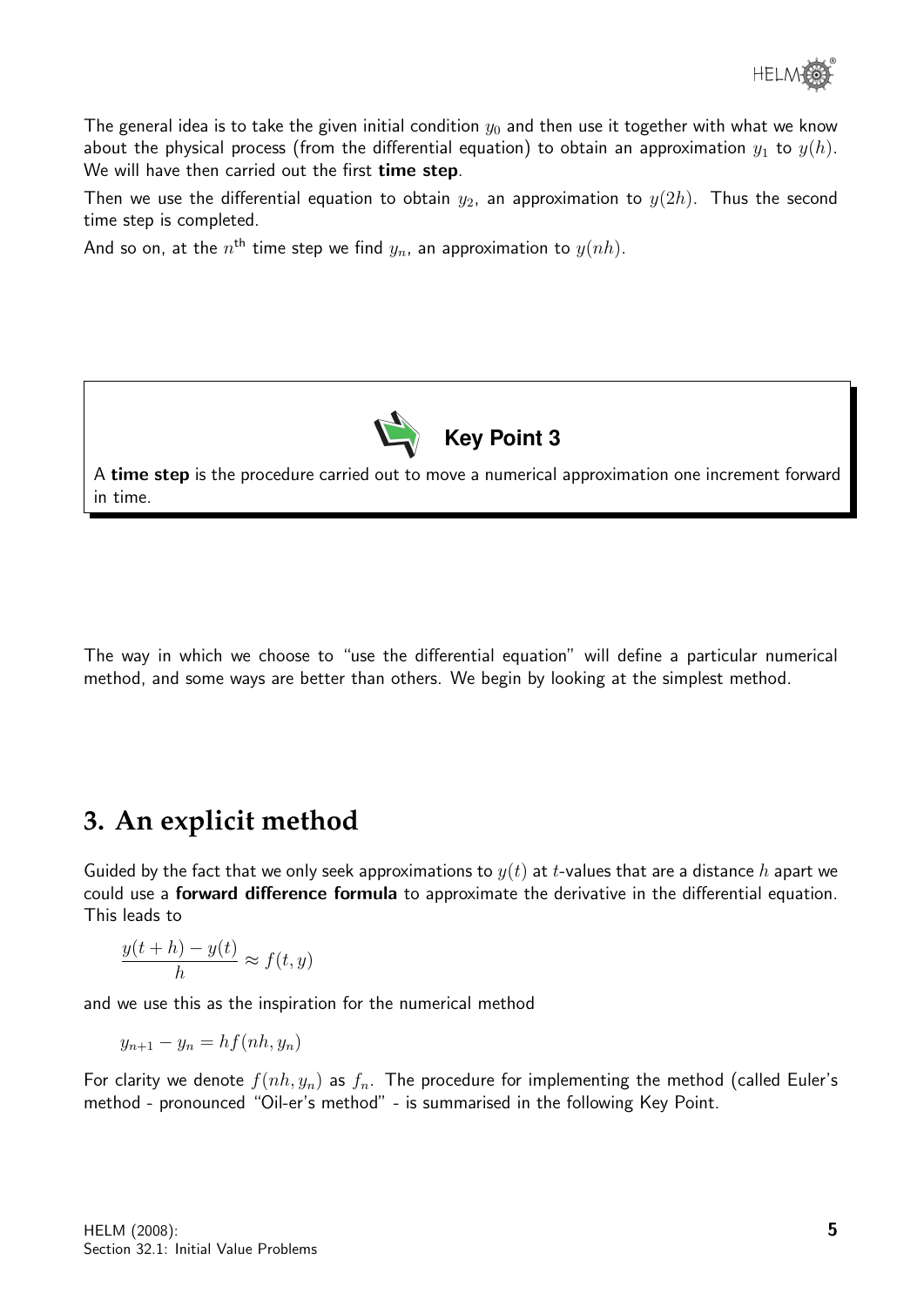

This is called an explicit method, but the reason why will be clearer in a page or two when we encounter an implicit method. First we look at an Example.

## **Example 1** Suppose that  $y = y(t)$  is the solution to the initial value problem

$$
\frac{dy}{dt} = -1/(t+y)^2, \qquad y(0) = 0.9
$$

Carry out two time steps of Euler's method with a step size of  $h = 0.125$  so as to obtain approximations to  $y(0.125)$  and  $y(0.25)$ .

#### Solution

In general, Euler's method may be written  $y_{n+1} = y_n + h f_n$  and here  $f(t,y) = -1/(t+y)^2$ . For the first time step we require  $f_0 = f(0, y_0) = f(0, 0.9) = -1.23457$  and therefore

 $y_1 = y_0 + h f_0 = 0.9 + 0.125 \times (-1.23457) = 0.745679$ 

For the second time step we require  $f_1 = f(h, y_1) = f(0.125, 0.745679) = -1.31912$  and therefore

 $y_2 = y_1 + hf_1 = 0.745679 + 0.125 \times (-1.31912) = 0.580789$ 

We conclude that

 $y(0.125) \approx 0.745679$   $y(0.25) \approx 0.580789$ 

where these approximations are given to 6 decimal places.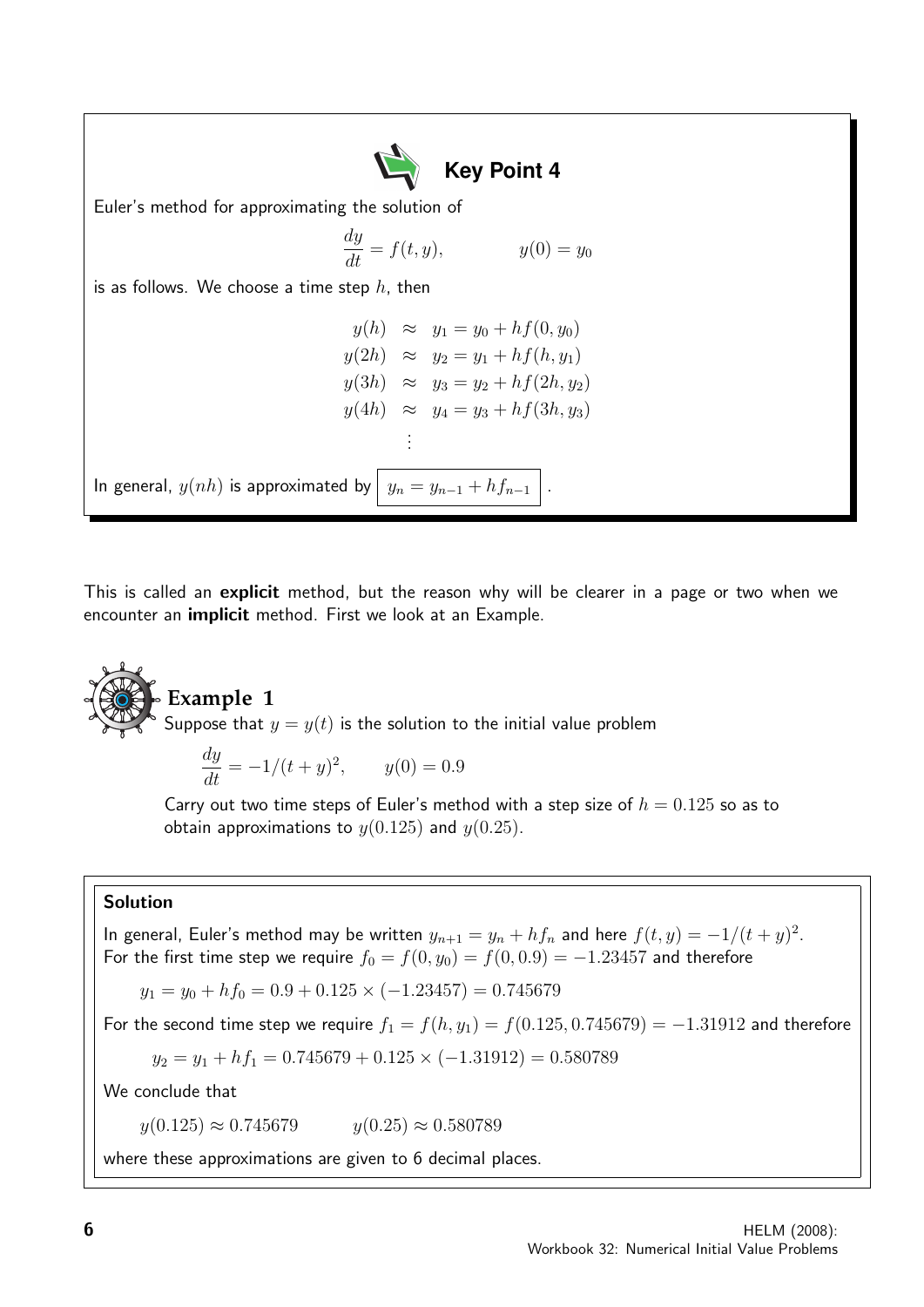The simple, repetitive nature of this process makes it ideal for computational implementation, but this next exercise can be carried out by hand.



Suppose that  $y = y(t)$  is the solution to the initial value problem

$$
\frac{dy}{dt} = -y^2, \qquad y(0) = 0.5
$$

Carry out two time steps of Euler's method with a step size of  $h = 0.01$  so as to obtain approximations to  $y(0.01)$  and  $y(0.02)$ .

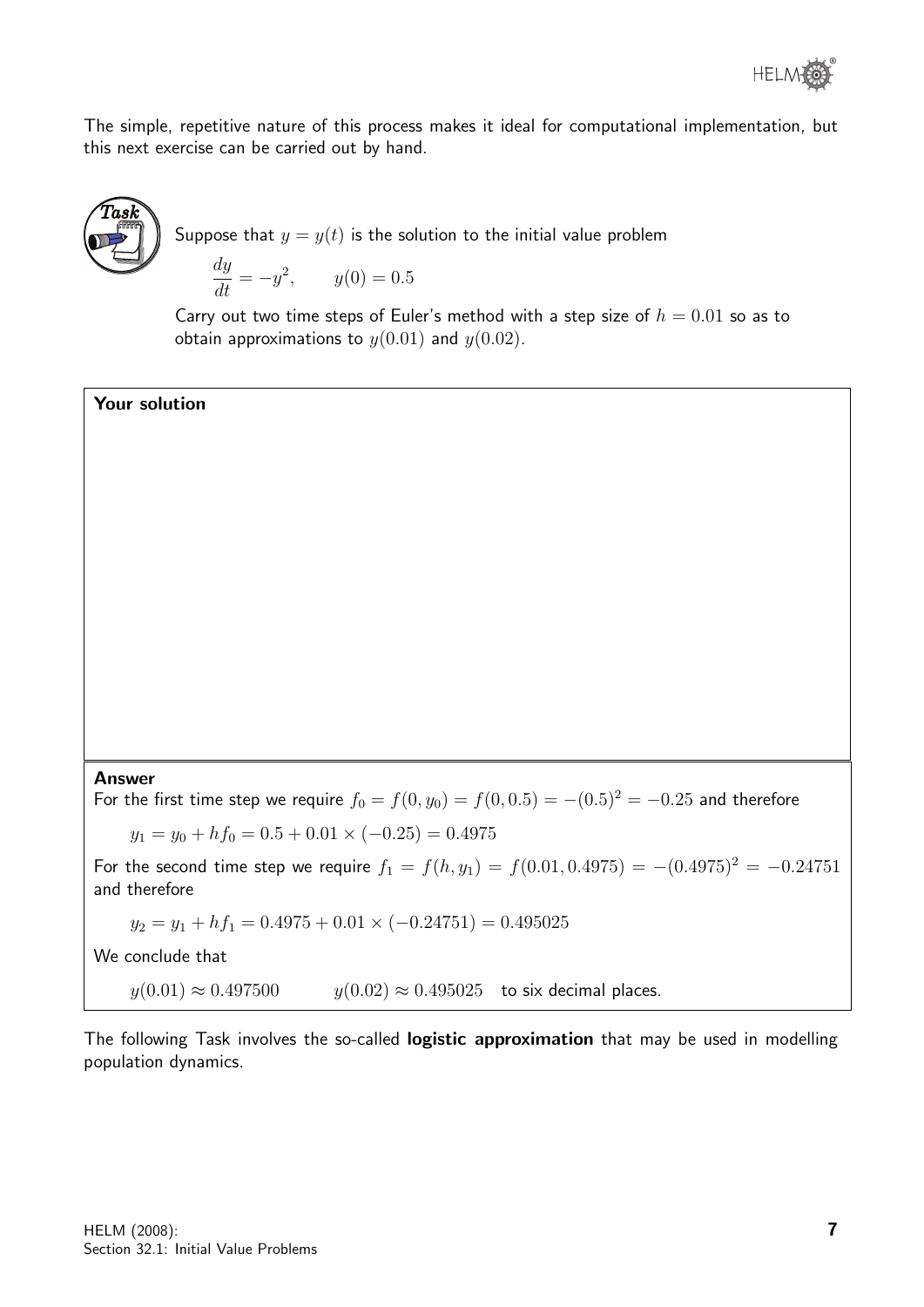

Given the logistic population dynamic model

$$
\frac{dy}{dt} = 2y(1 - y), \qquad y(0) = 1.2
$$

carry out two time steps of Euler's method with a step size of  $h = 0.125$  to obtain approximations to  $y(0.125)$  and  $y(0.25)$ .

#### Your solution

#### Answer

For the first time step we require  $f_0 = f(0, y_0) = f(0, 1.2) = 2 \times 1.2(1 - 1.2) = -0.48$  and therefore

$$
y_1 = y_0 + h f_0
$$
  
= 1.2 + 0.125 × (-0.48)  
= 1.14

For the second time step we require  $f_1 = f(h, y_1) = f(0.125, 1.14) = -0.3192$  and therefore

$$
y_2 = y_1 + h f_1
$$
  
= 1.14 + 0.125 × (-0.3192)  
= 1.1001

We conclude that

 $y(0.125) \approx 1.14$  $y(0.25) \approx 1.1001$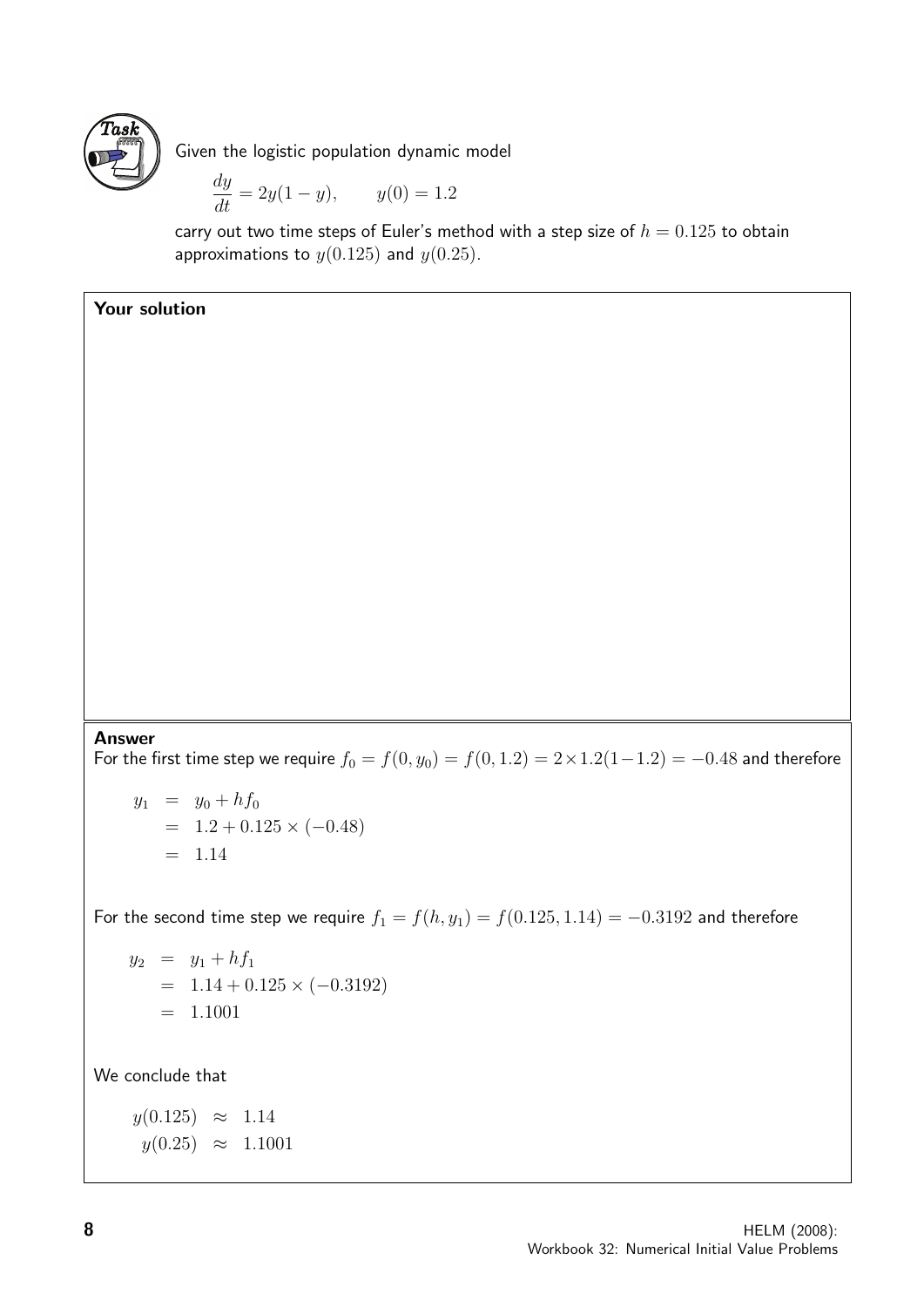



The following initial value problem models the population of the United Kingdom, suppose that

$$
\frac{dP}{dt} = 2.5 \times 10^{-3} P, \qquad P(0) = 58.043
$$

where P is the population in millions, t is measured in years and  $t = 0$  corresponds to the year 1996.

(a) Show that Euler's method applied to this initial value problem leads to

$$
P_n = (1 + 2.5 \times 10^{-3} h)^n \times 58.043
$$

where  $P_n$  is the approximation to  $P(nh)$ .

(b) Use a time step of h equal to 6 months to approximate the predicted population for the year 2050.

Your solution (a)

#### Answer

In general  $P_{n+1} = P_n + hf_n$  where, in this case,  $f(h, P_n) = 2.5 \times 10^{-3} P_n$  hence

 $P_{n+1} = P_n + 2.5 \times 10^{-3} h P_n$  and so  $P_{n+1} = (1 + 2.5 \times 10^{-3} h) P_n$ 

But  $P_n$  will have come from the previous time step  $(P_n = (1 + 2.5 \times 10^{-3} h)P_{n-1})$  and  $P_{n-1}$  will have come from the time step before that  $(P_{n-1} = (1 + 2.5 \times 10^{-3} h)P_{n-2})$ . Repeatedly applying this observation leads to

 $P_n = (1 + 2.5 \times 10^{-3} h)^n \times 58.043$ since  $P_0 = P(0) = 58.043$ .

#### Your solution

(b)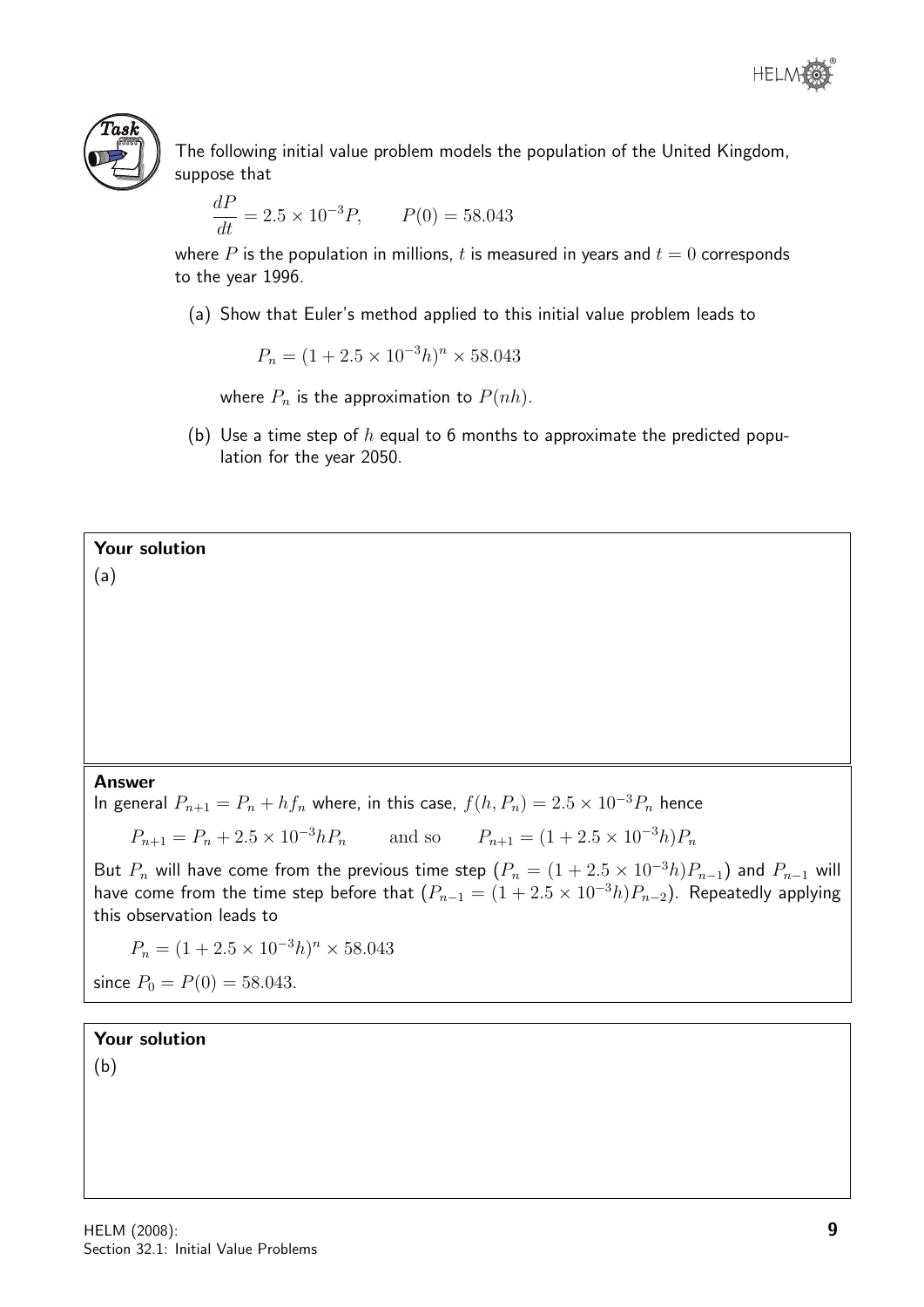#### Answer

For a time step of 6 months we take  $h=\frac{1}{2}$  $\frac{1}{2}$  (in years) and we require 108 time steps to cover the 54 years from 1996 to 2050. Hence

UK population (in millions) in 2050  $\approx P(54) \approx P_{108} = (1 + 2.5 \times 10^{-3} \times \frac{1}{2})$  $(\frac{1}{2})^{108} \times 58.043 =$ 66.427

where this approximation is given to 3 decimal places.

#### **Accuracy of Euler's method**

There are two issues to consider when concerning ourselves with the accuracy of our results.

- 1. How accurately does the differential equation model the physical process?
- 2. How accurately does the numerical method approximate the solution of the differential equation?

Our aim here is to address only the second of these two questions.

Let us now consider an example with a known solution and consider just how accurate Euler's method is. Suppose that

$$
\frac{dy}{dt} = y \qquad y(0) = 1.
$$

We know that the solution to this problem is  $y(t)=e^t.$  and we now compare exact values with the values given by Euler's method. For the sake of argument, let us consider approximations to  $y(t)$  at  $t = 1$ . The exact value is  $y(1) = 2.718282$  to 6 decimal places. The following table shows results to 6 decimal places obtained on a spreadsheet program for a selection of choices of  $h$ .

| $\hbar$ | Euler approximation  | Difference between exact      |
|---------|----------------------|-------------------------------|
|         | to $y(1) = 2.718282$ | value and Euler approximation |
| 0.2     | $y_5 = 2.488320$     | 0.229962                      |
| 0.1     | $y_{10} = 2.593742$  | 0.124539                      |
| 0.05    | $y_{20} = 2.653298$  | 0.064984                      |
| 0.025   | $y_{40} = 2.685064$  | 0.033218                      |
| 0.0125  | $y_{80} = 2.701485$  | 0.016797                      |

Notice that the smaller h is, the more time steps we have to take to get to  $t = 1$ . In the table above each successive implementation of Euler's method halves  $h$ . Interestingly, the error halves (approximately) as  $h$  halves. This observation verifies something we will see in Section 32.2, that is that the error in Euler's method is (approximately) proportional to the step size h. This sort of behaviour is called **first-order**, and the reason for this name will become clear later.



Euler's method is first order. In other words, the error it incurs is approximately proportional to  $h$ .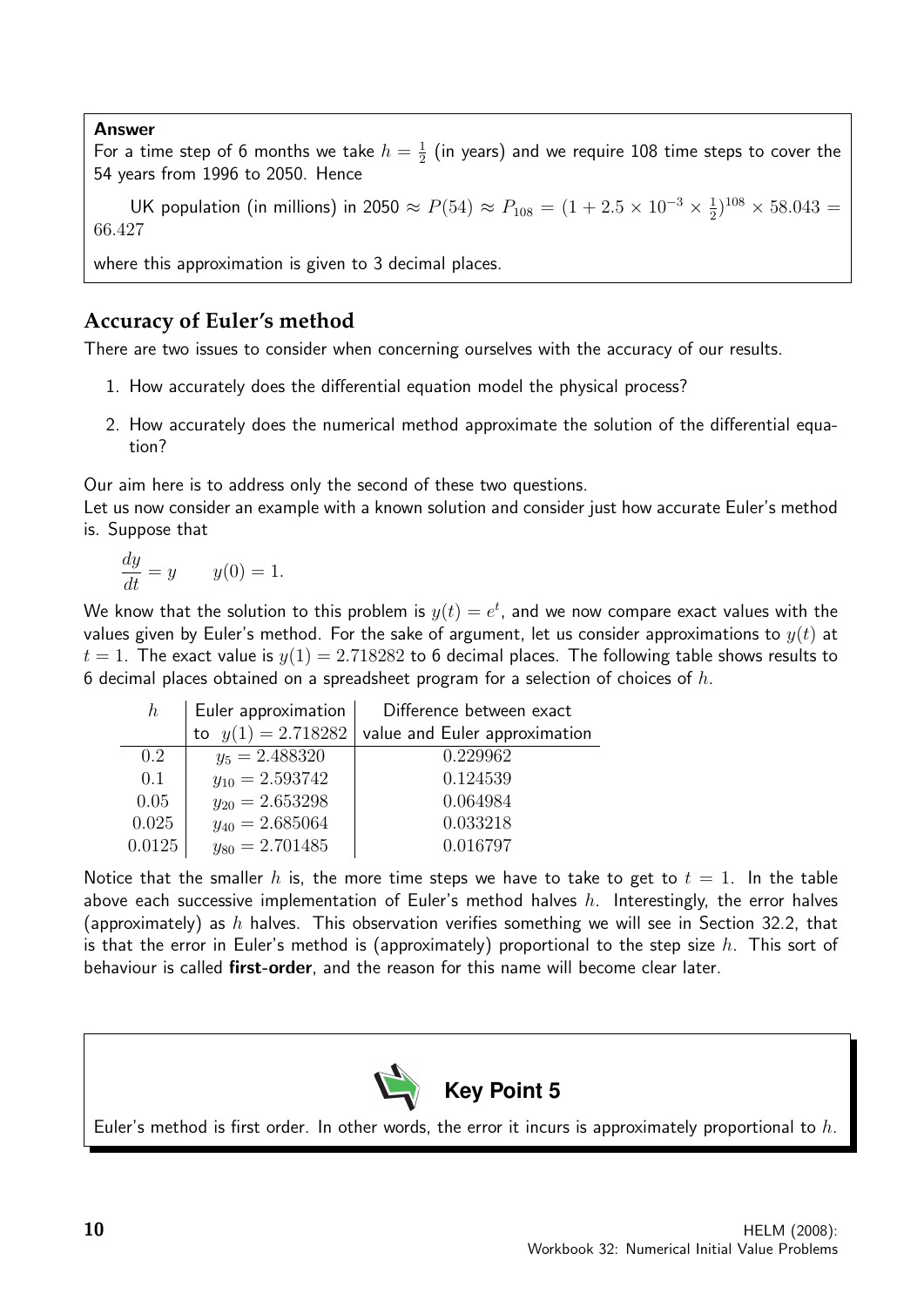

### **4. An implicit method**

Another approach that can be used to address the initial value problem

$$
\frac{dy}{dt} = f(t, y), \qquad y(0) = y_0
$$

is to consider integrating the differential equation

$$
\frac{dy}{dt} = f(t, y)
$$

from  $t = nh$  to  $t = nh + h$ . This leads to

$$
\left[y(t)\right]_{t=nh}^{t=nh+h} = \int_{nh}^{(n+1)h} f(t,y) dt
$$

that is,

$$
y(nh + h) - y(nh) = \int_{nh}^{(n+1)h} f(t, y) dt
$$

and the problem now becomes one of approximating the integral on the right-hand side.

If we approximate the integral using the simple trapezium rule and replace the terms by their approximations we obtain the numerical method

$$
y_{n+1} - y_n = \frac{1}{2}h(f_n + f_{n+1})
$$

The procedure for time stepping with this method is much the same as that used for Euler's method, but with one difference. Let us imagine applying the method, we are given  $y_0$  as the initial condition and now aim to find  $y_1$  from

$$
y_1 = y_0 + \frac{h}{2} (f_0 + f_1)
$$
  
=  $y_0 + \frac{h}{2} \{f(0, y_0) + f(h, y_1)\}$ 

And here is the problem: the unknown  $y_1$  appears on both sides of the equation. We cannot, in general, find an explicit expression for  $y_1$  and for this reason the numerical method is called an implicit method.

In practice the particular form of f may allow us to find  $y_1$  fairly simply, but in general we have to approximate  $y_1$  for example by using the bisection method, or Newton-Raphson. (Another approach that can be used involves what is called a **predictor-corrector** method, in other words, a "guess and improve" method, and we will discuss this again later in this Workbook.)

And then, of course, we encounter the problem again in the second time step, when calculating  $y_2$ . And again for  $y_3$  and so on. There is, in general, a genuine cost in implementing implicit methods, but they are popular because they have desirable properties, as we will see later in this Workbook.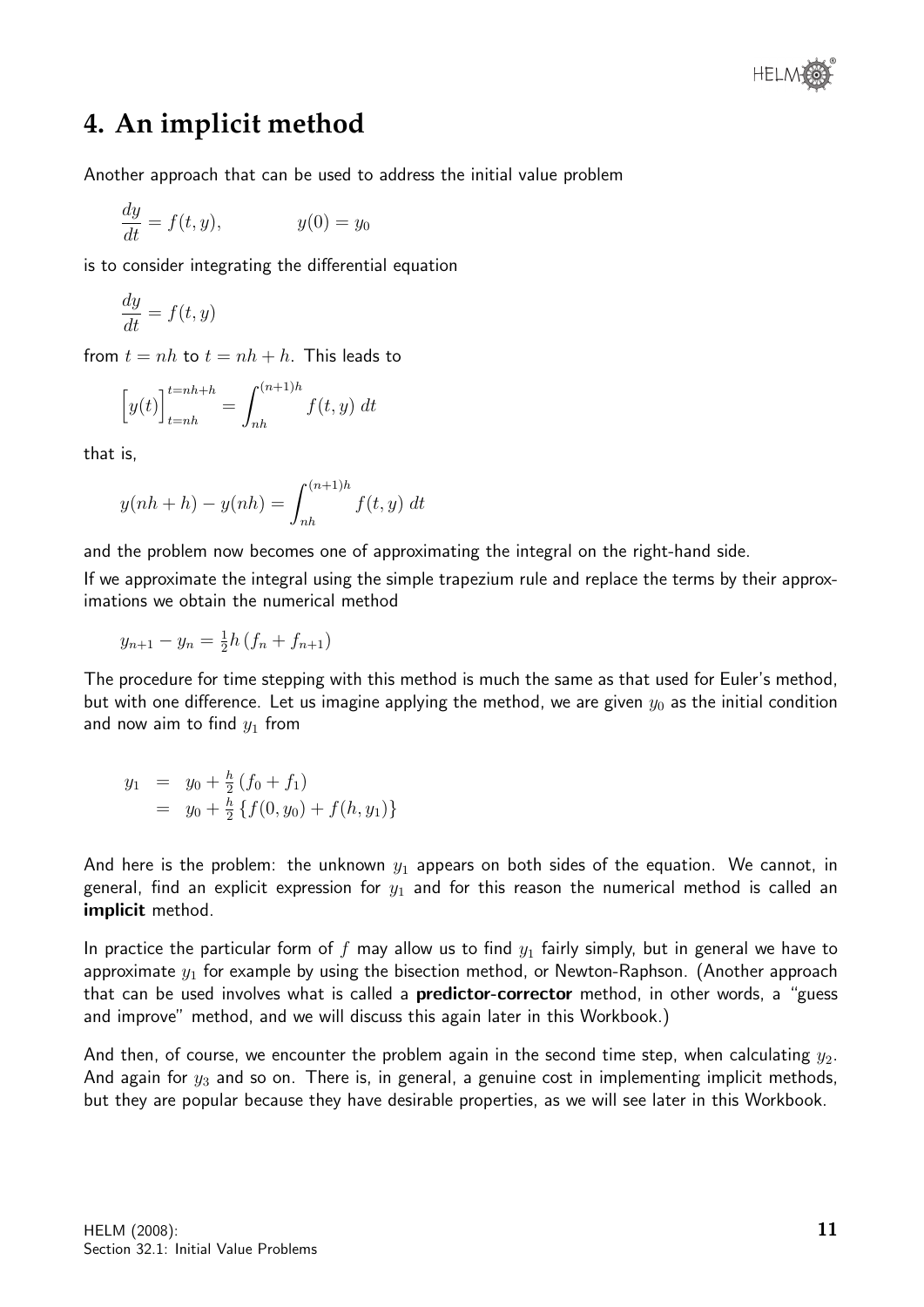

In Example 2 the implicit nature of the method is not a problem because  $y$  does not appear on the right-hand side of the differential equation. In other words,  $f = f(t)$ .

## **Example 2** Suppose that  $y = y(t)$  is the solution to the initial value problem

$$
\frac{dy}{dt} = 1/(t+1), \qquad y(0) = 1
$$

Carry out two time steps of the trapezium method with a step size of  $h = 0.2$  so as to obtain approximations to  $y(0.2)$  and  $y(0.4)$ .

#### Solution

For the first time step we require  $f_0 = f(0) = 1$  and  $f_1 = f(0.2) = 0.833333$  and therefore

$$
y_1 = y_0 + \frac{1}{2}h(f_0 + f_1) = 1 + 0.1 \times 1.833333 = 1.1833333
$$

For the second time step we also require  $f_2 = f(2h) = f(0.4) = 0.714286$  and therefore

$$
y_2 = y_1 + \frac{1}{2}h(f_1 + f_2) = 1.183333 + 0.1 \times 1.547619 = 1.338095
$$

We conclude that

 $y(0.1) \approx 1.183333$   $y(0.2) \approx 1.338095$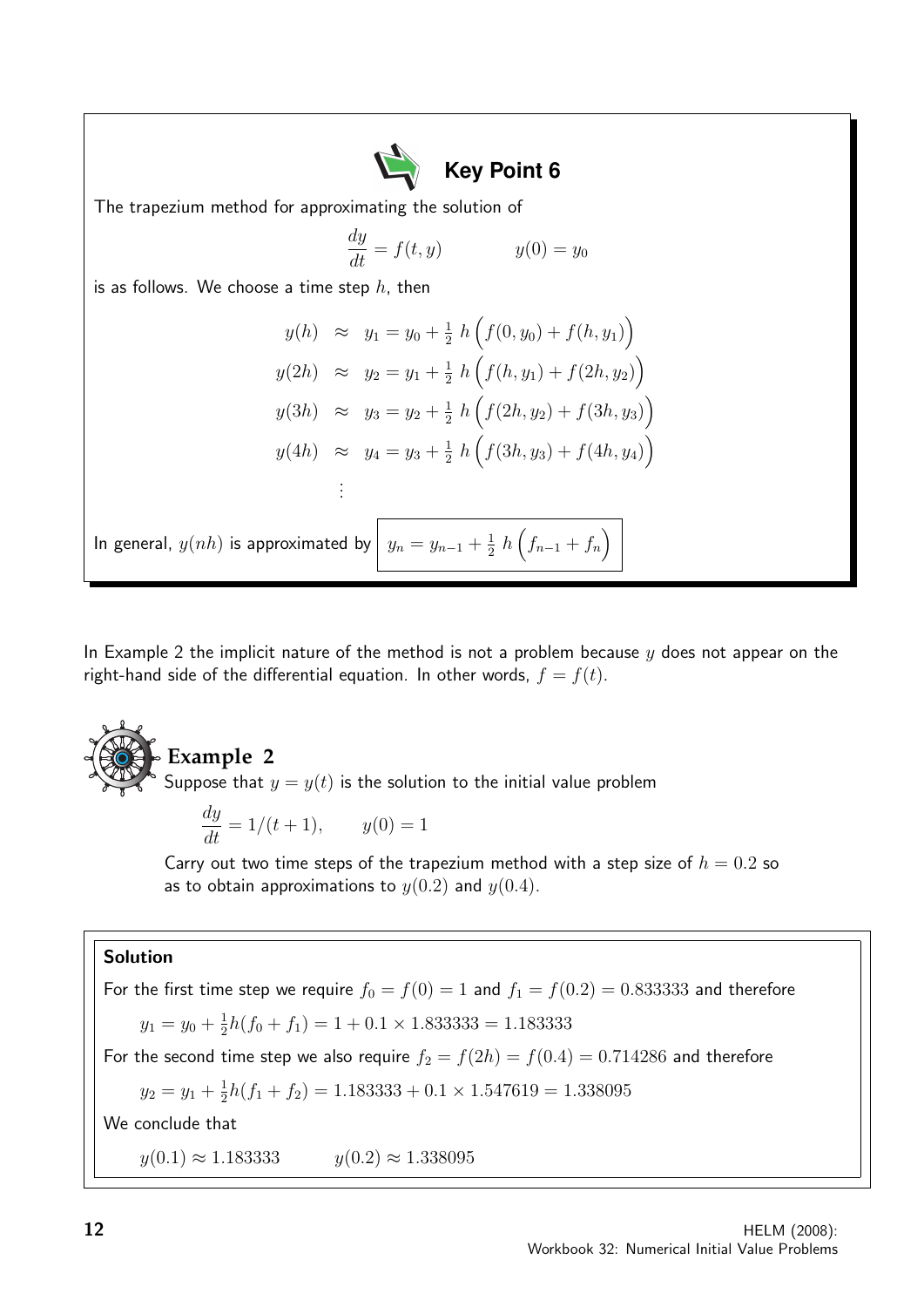Example 3 has f dependent on  $y$ , so the implicit nature of the trapezium method could be a problem. However in this case the way in which f depends on  $y$  is simple enough for us to be able to rearrange for an explicit expression for  $y_{n+1}$ .



**Example 3**

Suppose that  $y = y(t)$  is the solution to the initial value problem

$$
\frac{dy}{dt} = 1/(t^2 + 1) - 2y, \qquad y(0) = 2
$$

Carry out two time steps of the trapezium method with a step size of  $h = 0.1$  so as to obtain approximations to  $y(0.1)$  and  $y(0.2)$ .

#### Solution

The trapezium method is  $y_{n+1} = y_n + \frac{h}{2}$  $\frac{h}{2}(f_n + f_{n+1})$  and in this case  $y_{n+1}$  will appear on both sides because  $f$  depends on  $y$ . We have

$$
y_{n+1} = y_n + \frac{h}{2} \left\{ \left( \frac{1}{t_n^2 + 1} - 2y_n \right) + \left( \frac{1}{t_{n+1}^2 + 1} - 2y_{n+1} \right) \right\}
$$
  
=  $y_n + \frac{h}{2} \left\{ g(t_n) - 2y_n + g(t_{n+1}) - 2y_{n+1} \right\}$ 

where  $g(t) \equiv \frac{1}{\sqrt{t^2 - t^2}}$  $\frac{1}{(t^2+1)}$  which is the part of  $f$  that depends on  $t$ . On rearranging to get all  $y_{n+1}$ terms on the left, we get

$$
(1+h)y_{n+1} = y_n + \frac{1}{2}h\left\{g(t_n) - 2y_n + g(t_{n+1})\right\}
$$

In this case  $h = 0.1$ .

For the first time step we require  $q(0) = 1$  and  $q(0.1) = 0.990099$  and therefore

 $1.1y_1 = 2 + 0.05(1 - 2 \times 2 + 0.990099)$ 

Hence  $y_1 = 1.726823$ , to six decimal places.

For the second time step we also require  $g(2h) = g(0.2) = 0.961538$  and therefore

 $1.1y_2 = 1.726823 + 0.05(0.990099 - 2 \times 1.726823 + 0.961538)$ 

Hence  $y_2 = 1.501566$ . We conclude that  $y(0.1) \approx 1.726823$  and  $y(0.2) \approx 1.501566$  to 6 d.p.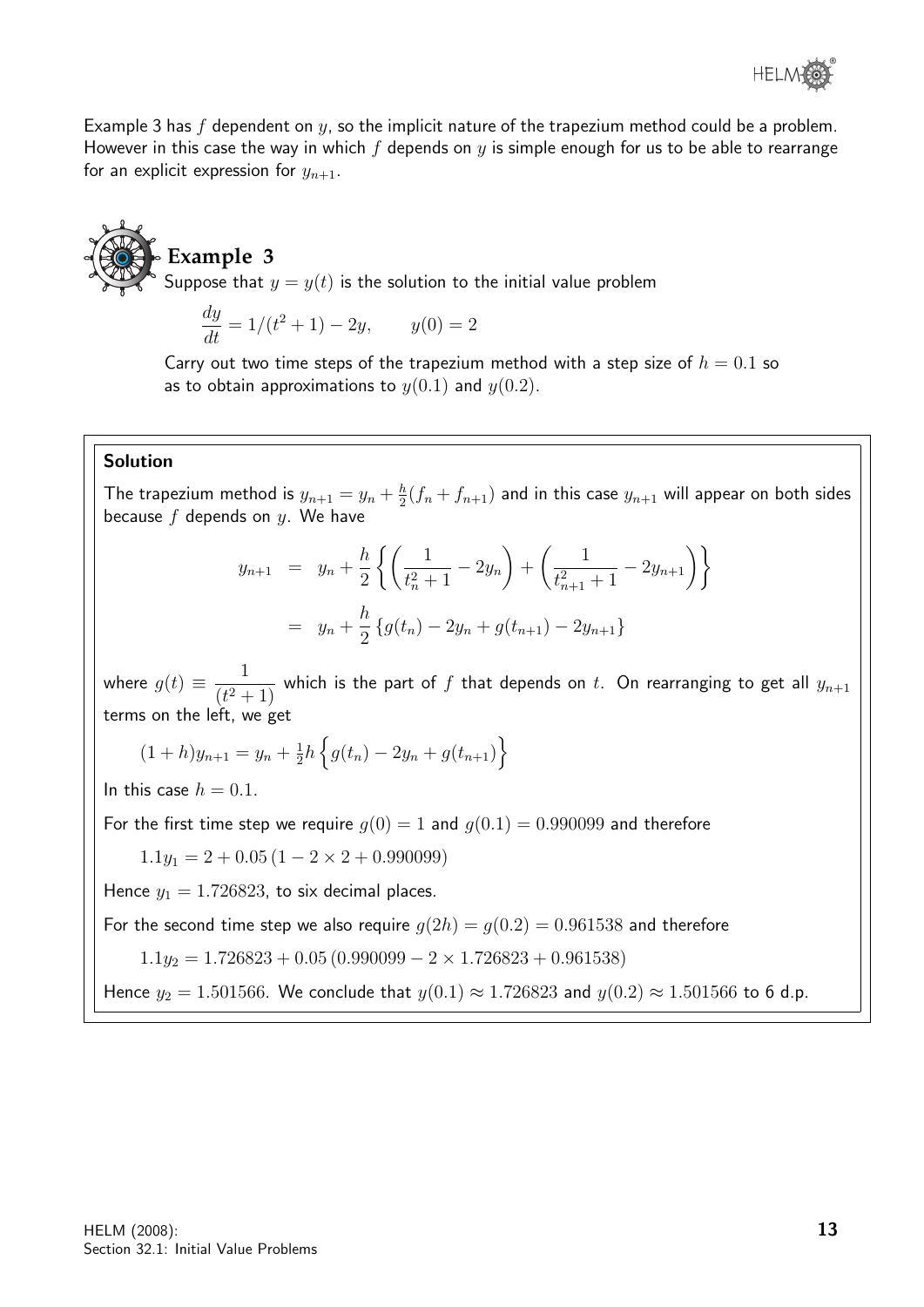

Suppose that  $y = y(t)$  is the solution to the initial value problem

$$
\frac{dy}{dt} = t - y, \qquad y(0) = 2
$$

Carry out two time steps of the trapezium method with a step size of  $h = 0.125$ so as to obtain approximations to  $y(0.125)$  and  $y(0.25)$ .

#### Your solution

Answer

The trapezium method is  $y_{n+1} = y_n + \frac{h}{2}$  $\frac{h}{2}(f_n + f_{n+1})$  and in this case  $y_{n+1}$  will appear on both sides because f depends on y. However, we can rearrange for  $y_{n+1}$  to give

 $1.0625y_{n+1} = y_n + \frac{1}{2}$  $\frac{1}{2}h(g(t_n)-y_n+g(t_{n+1}))$ 

where  $q(t) = t$  is the part of f that depends on t. For the first time step we require  $g(0) = 0$  and  $g(0.125) = 0.125$  and therefore

 $1.0625y_1 = 2 + 0.0625(0 - 2 + 0.125)$ 

Hence  $y_1 = 1.772059$  to 6 d.p. For the second time step we also require  $g(2h) = g(0.25) = 0.25$  and therefore

 $1.0625y_2 = 1.772059 + 0.0625(0.125 - 1.772059 + 0.25)$ 

Hence  $y_2 = 1.58564$ , to 6 d.p.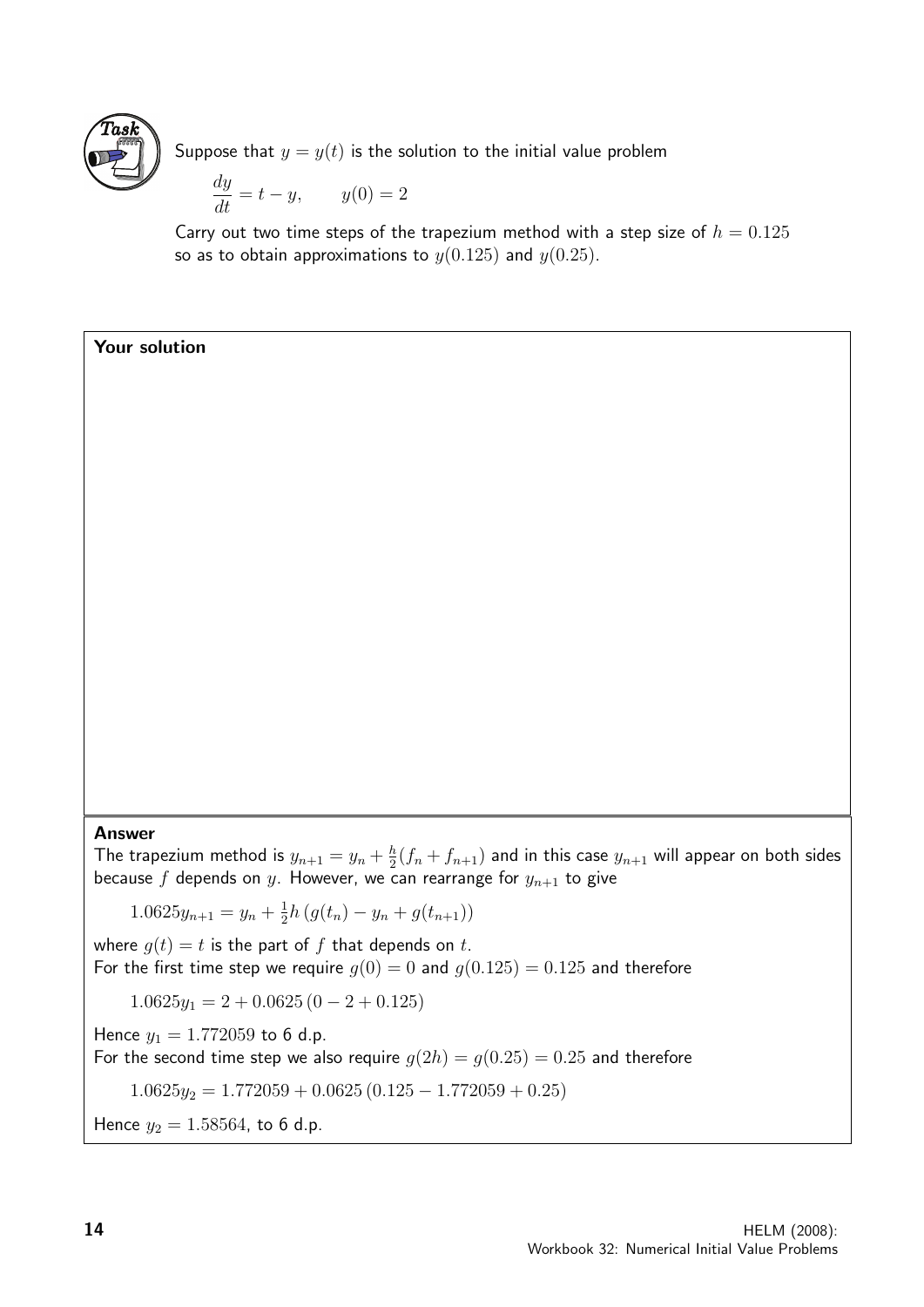

#### **Example 4**

The current i in a simple circuit involving a resistor of resistance R and an inductance loop of inductance  $L$  with applied voltage  $E$  satisfies the differential equation

$$
L\frac{di}{dt} + Ri = E
$$

Consider the case where  $L = 1$ ,  $R = 100$  and  $E = 1000$ . Given that  $i(0) = 0$  use a value of  $h = 0.001$  in implementation of the trapezium method to approximate the current i at times  $t = 0.001$  and  $t = 0.002$ .

#### Solution

The current  $i$  satisfies

 $\frac{di}{dt} = 1000 - 100i$ 

and the trapezium approximation to this is

$$
i_{n+1} - i_n = \frac{h}{2}(2000 - 100i_{n+1} - 100i_n)
$$

Rearranging this for  $i_{n+1}$  gives

 $i_{n+1} = 0.904762i_n + 0.952381$ 

It follows that

 $i(0.001) \approx 0.904762 \times 0 + 0.952381 = 0.952381$ 

 $i(0.002) \approx 0.904762 \times 0.952381 + 0.952381 = 1.814059$ 

where these approximations are given to 6 decimal places.

#### **Accuracy of the trapezium method**

Let us now consider an example with a known solution and consider just how accurate the trapezium method is. Suppose that we look at the same test problem we considered when looking at Euler's method

dy  $\frac{dy}{dt} = y, \qquad y(0) = 1.$ 

We know that the solution to this problem is  $y(t)=e^t.$  and we now compare exact values with the values given by the trapezium method. For the sake of argument, let us consider approximations to  $y(t)$  at  $t = 1$ . The exact value is  $y(1) = 2.718282$  to 6 decimal places. The following table shows results to 6 decimal places obtained on a spreadsheet program for a selection of choices of  $h$ .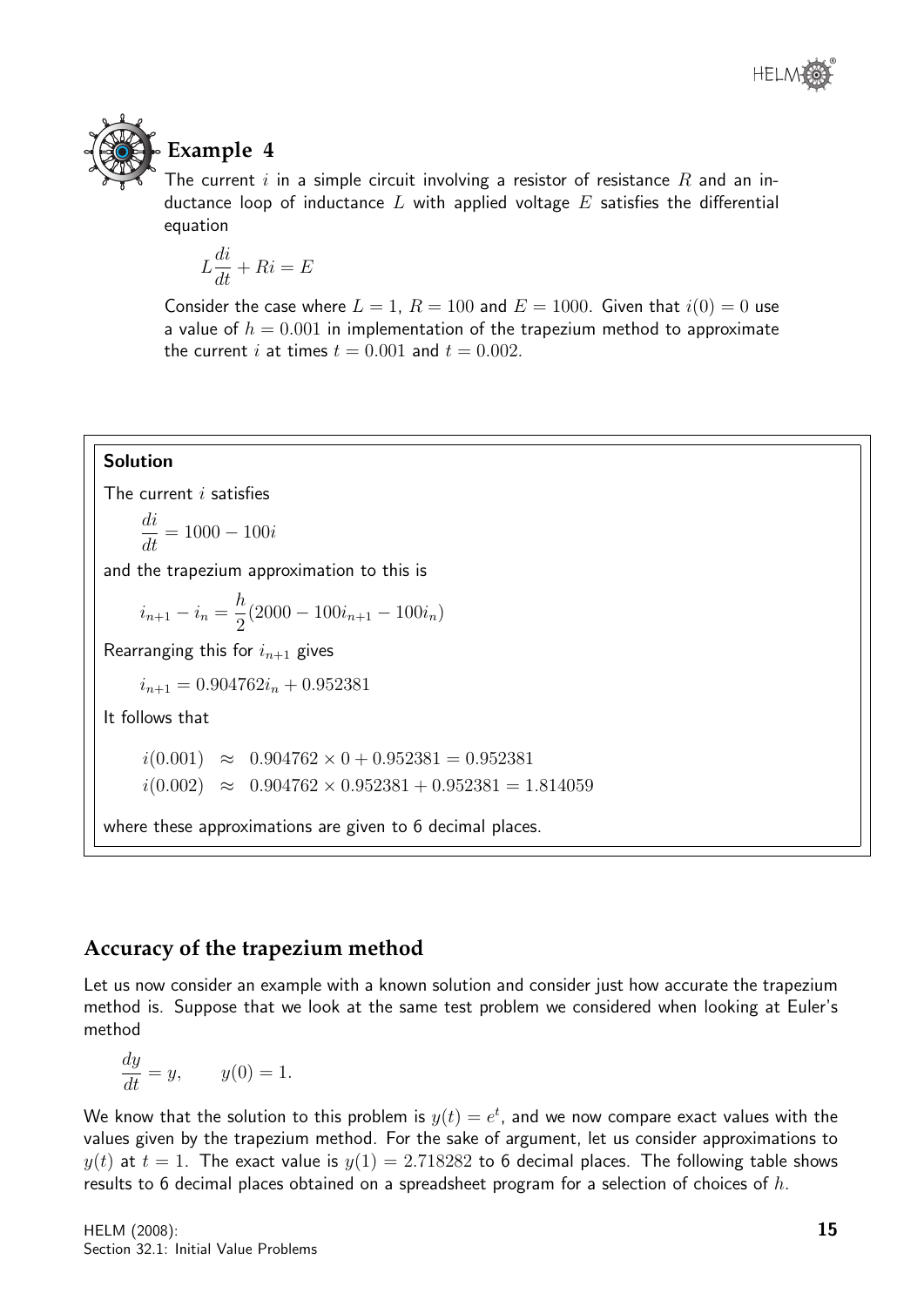| $\hbar$ | Trapezium approximation | Difference between exact          |
|---------|-------------------------|-----------------------------------|
|         | to $y(1) = 2.718282$    | value and trapezium approximation |
| 0.2     | $y_5 = 2.727413$        | 0.009131                          |
| 0.1     | $y_{10} = 2.720551$     | 0.002270                          |
| 0.05    | $y_{20} = 2.718848$     | 0.000567                          |
| 0.025   | $y_{40} = 2.718423$     | 0.000142                          |
| 0.0125  | $y_{80} = 2.718317$     | 0.000035                          |

Notice that each time  $h$  is reduced by a factor of  $\frac{1}{2}$ , the error reduces by a factor of (approximately)  $\frac{1}{4}$ . This observation verifies something we will see in Section 32.2, that is that the error in the trapezium approximation is (approximately) proportional to  $h^2$ . This sort of behaviour is called second-order.



The trapezium approximation is second order. In other words, the error it incurs is approximately proportional to  $h^2$ .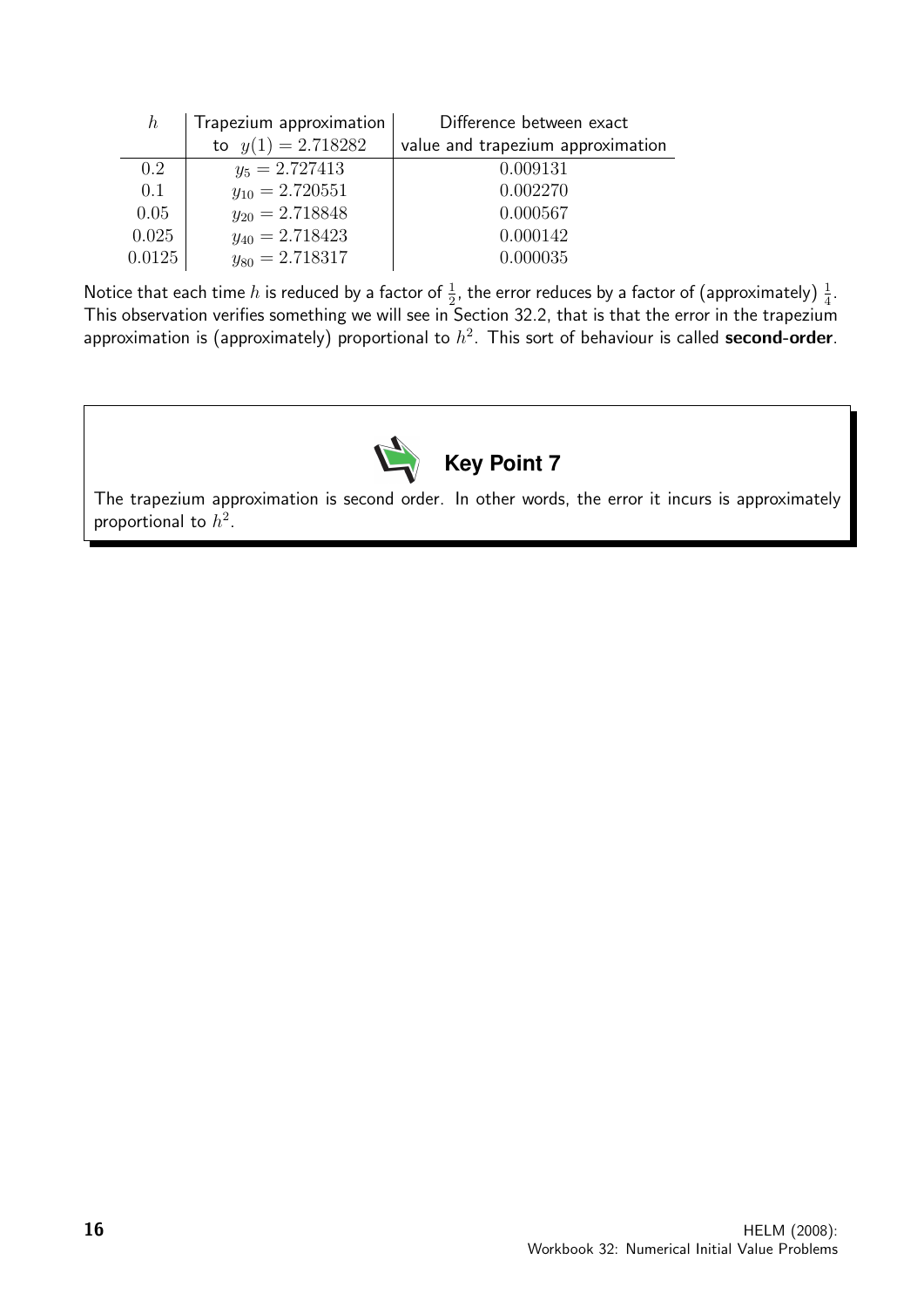#### **Exercises**

1. Suppose that  $y = y(t)$  is the solution to the initial value problem

$$
\frac{dy}{dt} = t + y \qquad y(0) = 3
$$

Carry out two time steps of Euler's method with a step size of  $h = 0.05$  so as to obtain approximations to  $y(0.05)$  and  $y(0.1)$ .

2. Suppose that  $y = y(t)$  is the solution to the initial value problem

$$
\frac{dy}{dt} = 1/(t^2 + 1) \qquad y(0) = 2
$$

Carry out two time steps of the trapezium method with a step size of  $h = 0.1$  so as to obtain approximations to  $y(0.1)$  and  $y(0.2)$ .

3. Suppose that  $y = y(t)$  is the solution to the initial value problem

$$
\frac{dy}{dt} = t^2 - y \qquad y(0) = 1.5
$$

Carry out two time steps of the trapezium method with a step size of  $h = 0.125$  so as to obtain approximations to  $y(0.125)$  and  $y(0.25)$ .

4. The current  $i$  in a simple circuit involving a resistor of resistance  $R$ , an inductance loop of inductance  $L$  with applied voltage  $E$  satisfies the differential equation

$$
L\frac{di}{dt} + Ri = E
$$

Consider the case where  $L = 1.5$ ,  $R = 120$  and  $E = 600$ . Given that  $i(0) = 0$  use a value of  $h = 0.0025$  in implementation of the trapezium method to approximate the current i at times  $t = 0.0025$  and  $t = 0.005$ .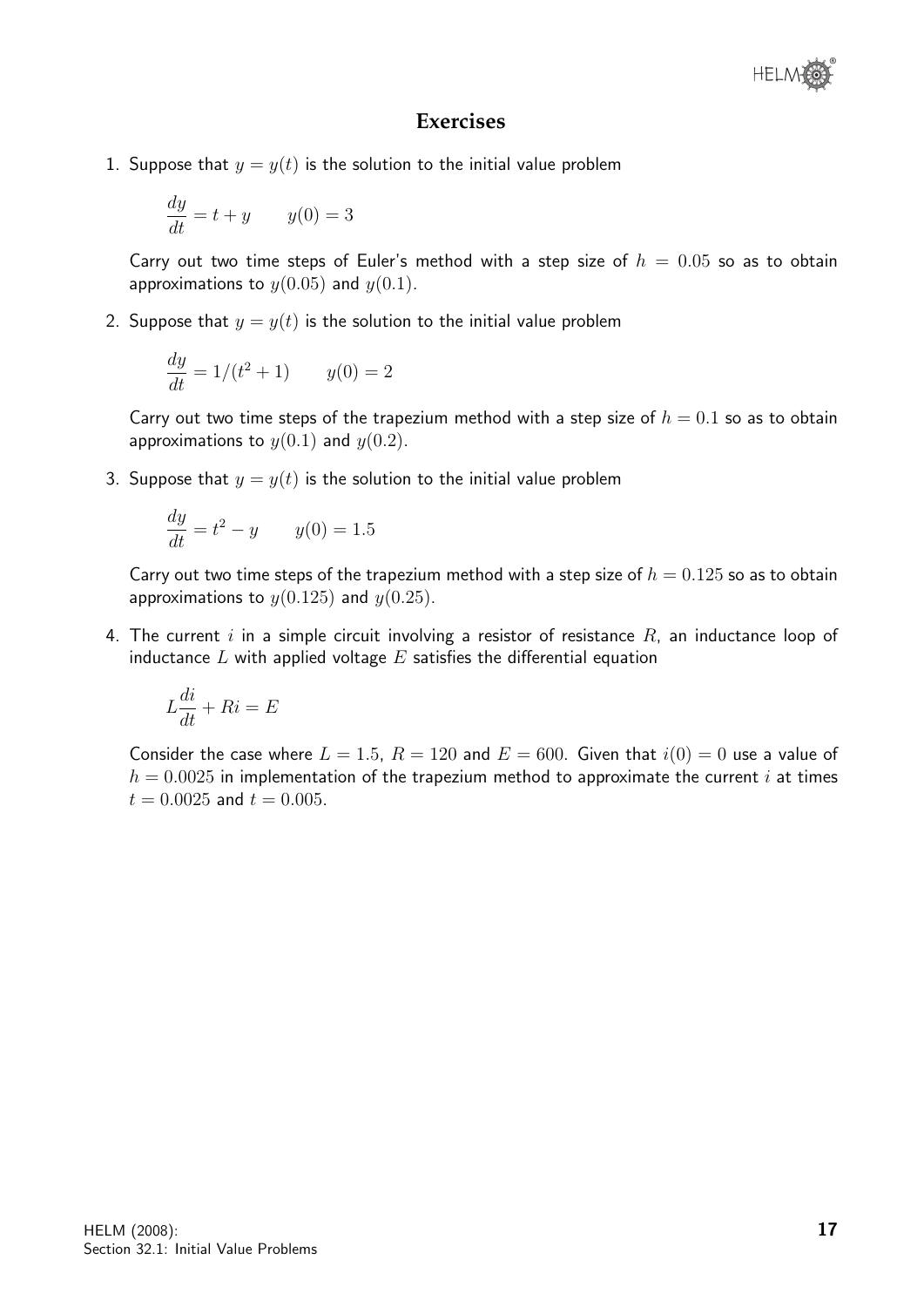#### Answers

1. For the first time step we require  $f_0 = f(0, y_0) = f(0, 3) = 3$  and therefore

$$
y_1 = y_0 + h f_0
$$
  
= 3 + 0.05 × 3  
= 3.15

For the second time step we require  $f_1 = f(h, y_1) = f(0.05, 3.15) = 3.2$  and therefore

$$
y_2 = y_1 + h f_1
$$
  
= 3.15 + 0.05 × 3.2  
= 3.31

We conclude that

 $y(0.05) \approx 3.15$  $y(0.1) \approx 3.31$ 

2. For the first time step we require  $f_0 = f(0) = 1$  and  $f_1 = f(0.1) = 0.990099$  and therefore

 $y_1 = y_0 + \frac{1}{2}$  $\frac{1}{2}h(f_0 + f_1)$  $= 2 + 0.05 \times 1.990099$  $= 2.099505$ 

For the second time step we also require  $f_2 = f(2h) = f(0.2) = 0.961538$  and therefore

$$
y_2 = y_1 + \frac{1}{2}h(f_1 + f_2)
$$
  
= 2.099505 + 0.05 × 1.951637  
= 2.197087

We conclude that

 $y(0.05) \approx 2.099505$  $y(0.1) \approx 2.197087$ 

to six decimal places.